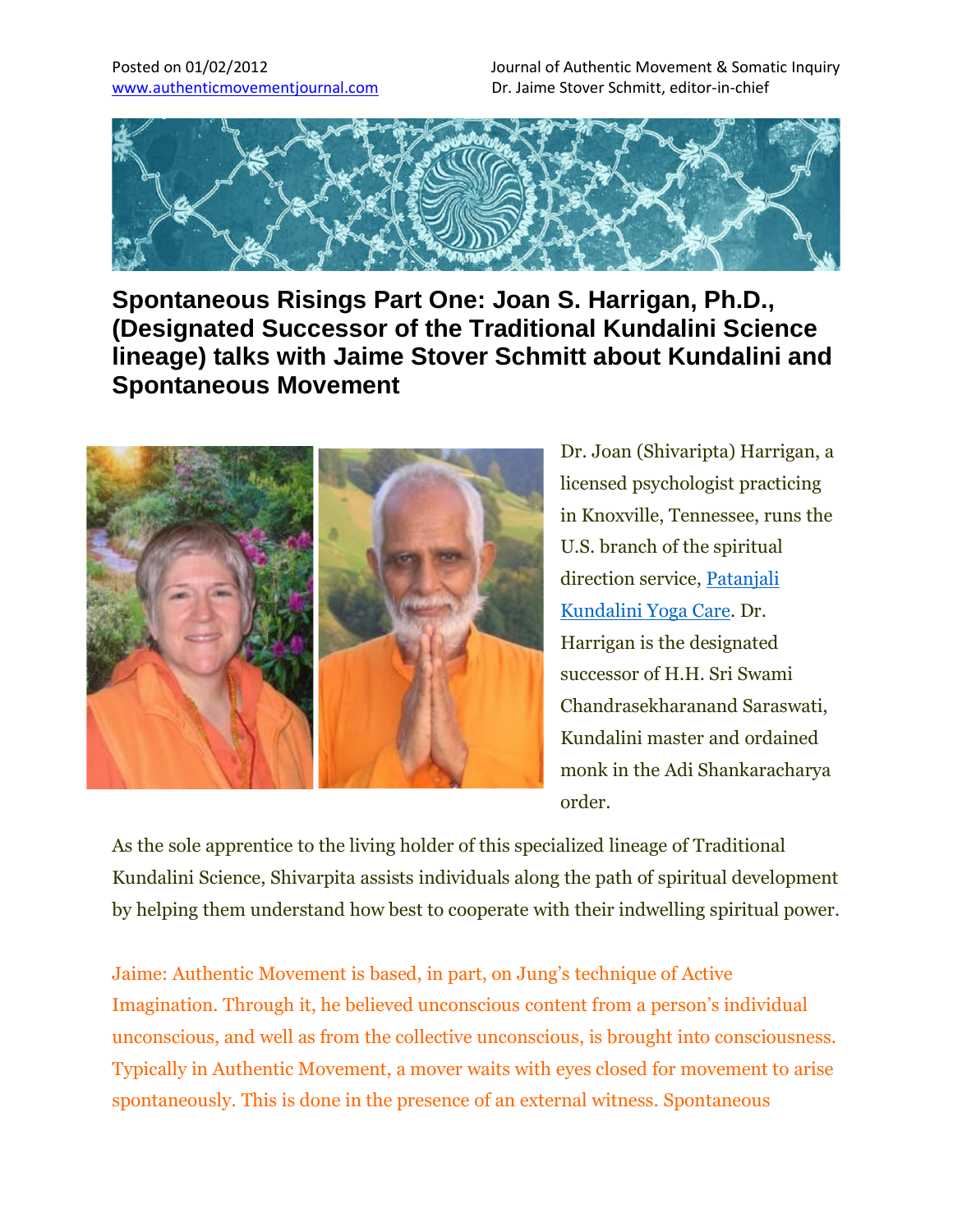movements, called *kriyas* in Sanskrit, are recognized by Kundalini Vidya. What is their value, and what do they signify?

Shivarpita: *Kriyas* are spontaneous movements of the whole body, or specific parts of the body, like the head or hands, or specific breathing patterns. They could include locution, spontaneous vocalizations. They can be as subtle as feeling an inner "hum," like a motor idling, or feeling an actual vibration coming from inside, or jerking of the body in a more dramatic way. They can be gorgeously exquisite and subtle. They can move us in a way we could never move ourselves. I have seen spontaneous *kriyas* flow in a way that moves the host in graceful, and at times, extreme stretches that go beyond the conscious ability of the physical body to stretch that far with that amount of strength and balance. And yet, in a subtly altered state, this spontaneous flow is like a gorgeous dance. It goes beyond Martha Graham, although I think Martha Graham was informed by *kriyas*.

All individuals have their own idiosyncratic style when a *kriya* flow starts. With some people, it's very subtle. With some people, it starts when they get into a still mode, or meditative mode. Some people have them when they are in the presence of a holy sacred person, or at a holy sacred place.

*Kriyas* have various purposes. For one thing they're thought to really clear out subtle toxins from the subtle body system, and this means from the energy sheath and the mental sheath.

# Jaime: So if someone had a traumatic experience, for instance, could a *kriya* could be a clearing of something like that?

Shivarpita: Absolutely. Sometimes people in a post-traumatic experience will go into a shaking. Some of the shamanic traditions encouraged shaking. Now something like shaking medicine is not actually a *kriya* because it begins volitionally, but it may flow into an actual *kriya* state in some people.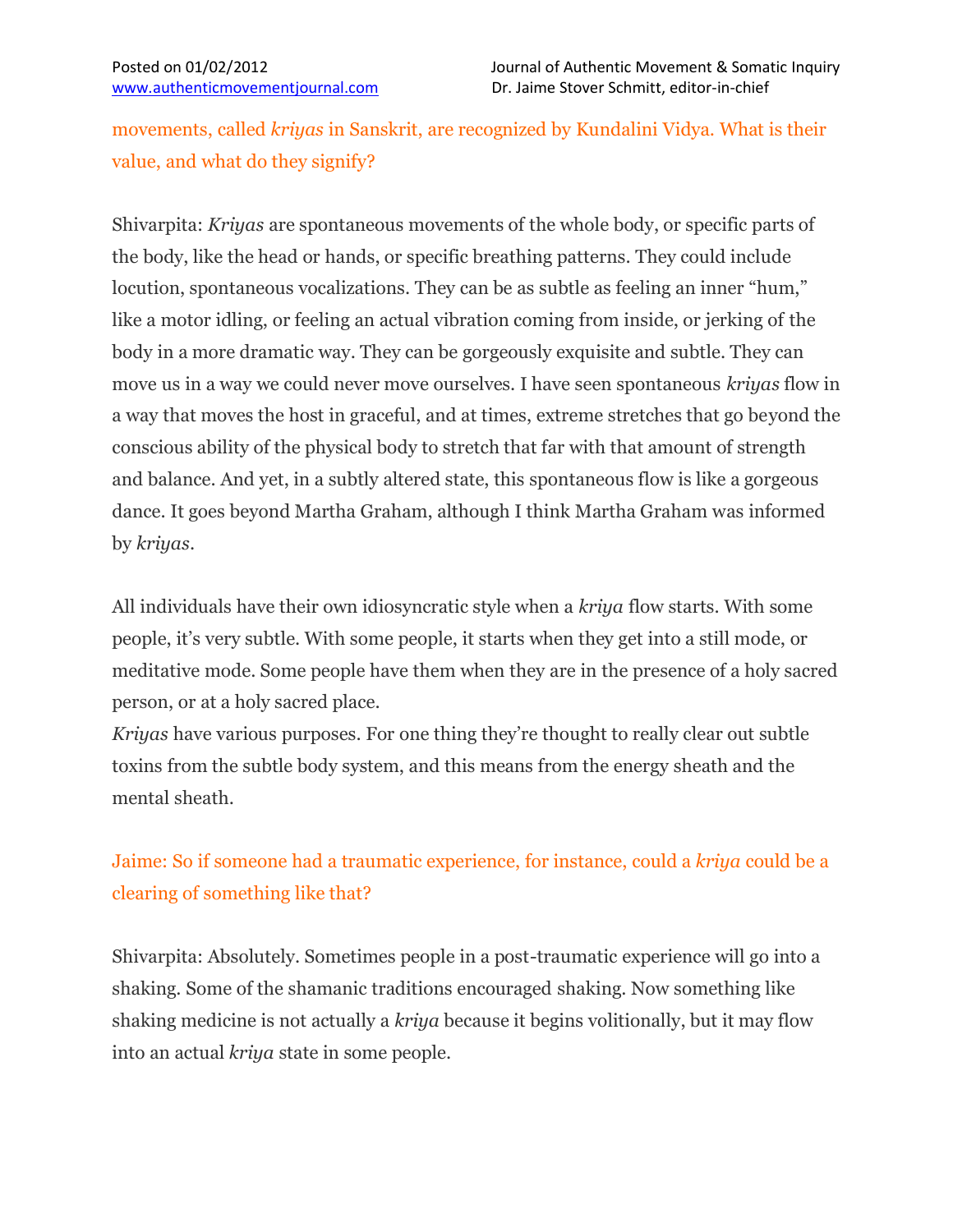### Jaime: And the value of it?

Shivarpita: To purge and purify the subtle system from toxins. I'm not talking about MSG (mono-sodium glutimate), I'm talking about negative thought patterns. In a time of trauma or life shock, what we experience around that goes deep into our system. It is stored in our molecules; it is stored in our muscles; it is stored in our organ systems. If someone says a phrase to us when we are in one of these very vulnerable, traumatized, stark, open states—if they say something to us, it sticks in there at a deep, deep level not just in the mind, but in the energy system, and in the physical system. And if it was a negative statement, or we took it in a negative way, it must be purged for us to be fully healed.

The spontaneous shaking, or even the shaking medicine sort of practice, where we volitionally start a shaking mode, or even a very subtle spontaneous movement, or a delicate shift in our breathing pattern, can have a tremendous effect on dislodging these implanted injunctions and thought patterns that may have come from outside us. They can also come from inside our own mind, from what Freud would call the superego that hopes its implants will last forever. We have to work hard to examine, "is this an archaic superego belief I really need to purge? Or is it a helpful thought, I need just to move a bit, so it's not off kilter. Then in a balanced way, I can understand it afresh, and make good use of it." As far as what's in the mind, a lot of discernment is needed as to what we would do well to purge, what we would reframe, and what we really need. According to Kundalini Vidya, this purging process starts at the deepest level, at the level of the Divine within. The Holy Spirit is the maker of the organism. It has the template from the very beginning, and forms the organism around the subtle template of mind and energy-pattern that we come in with. It knows which movements will help us let go of the flotsam and jetsam, and the barnacles in our way, so we can have a clear, pure environment conducive to our highest potential.

I once was at a workshop where each participant in this relatively small group was asked to just stand comfortably and let a movement start to come. Most of the room started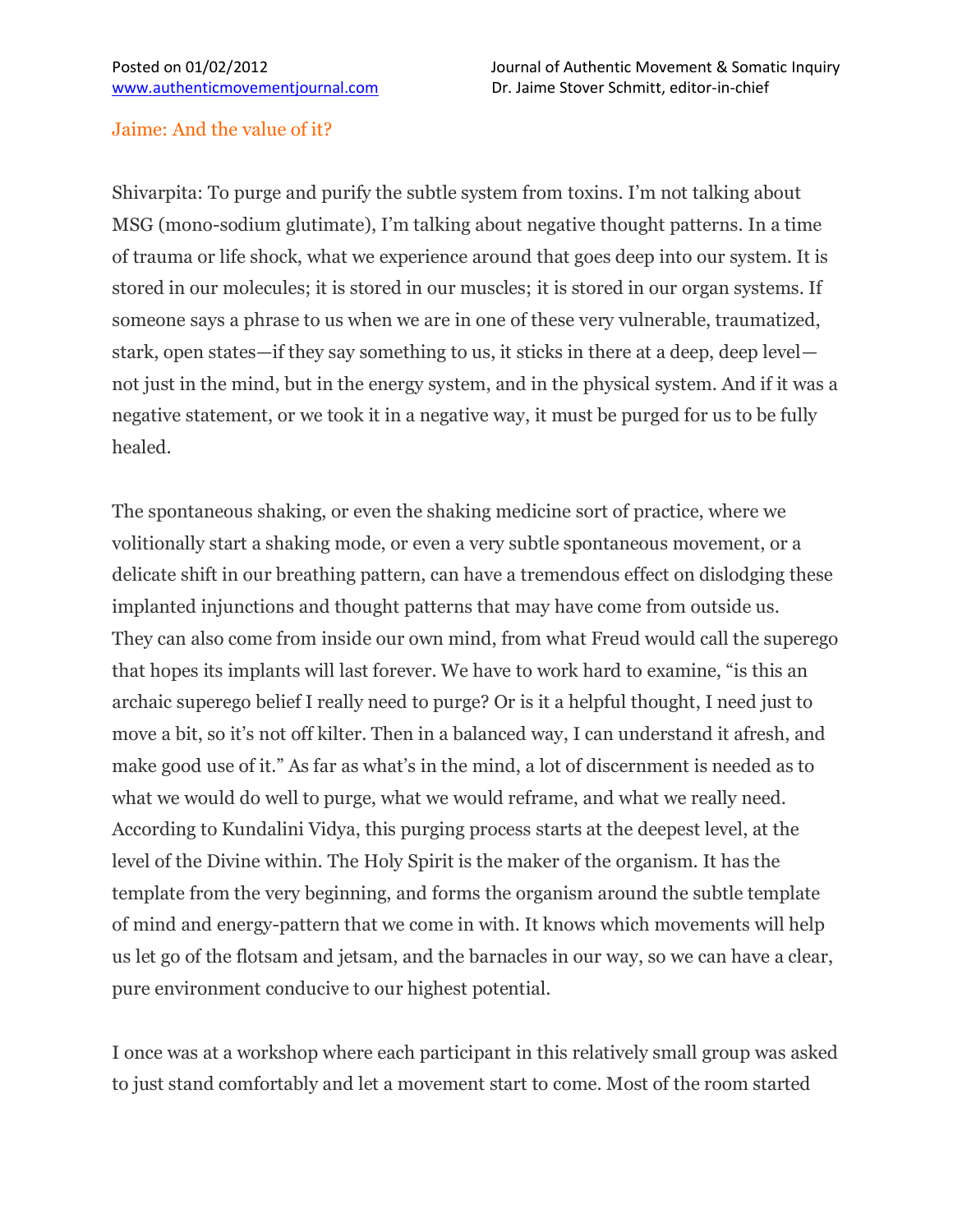flailing about, and even though I'd opened the sluice gates and invited, "let come whatever shall come," what came was actually that the physical body didn't move as such. But my stance became so enlivened. It was vibrant. I can well imagine there was energy radiating outward, because I felt it inside. My head moved just a bit, tilted back, my hands assumed a gentle position, with placements of the fingers. My breathing became very smooth and regular and diaphragmatic. I just stood there in the most lovely state, perfectly still. That was my *kriya*. It doesn't have to be dramatic to be a *kriya*. Sometimes, I hear that people think that to be a *kriya*, someone has to be flappin' around on the carpet like a fish out of water. And that is not at all the case. *Kriyas* run full spectrum. A *kriya* truly is a spontaneous movement. We are not willing anything to happen. And if the will gets into it, it's not a *kriya* anymore. I think that's an important difference.

### Jaime: That's very important.

Shivarpita: We're not actually using Active Imagination to make *kriyas* happen. Active imagination is more like what an artist does with a brush. In the graphic arts, it is my experience that I can volitionally draw a figure. I know where I want my pencil to go. Then, there are times when something deeper than my mind takes over my brush, and it must go exactly where it goes. The mind doesn't decide where that is. The hand just moves there, and the image comes forward. There's a big difference between rendering the figure of an object, and letting the spirit express itself with a paintbrush in your hand. That to me is the difference between an instruction one would give a client as to a helpful therapeutic movement, as compared to what the Holy Spirit within that person would have them do spontaneously from inside.

And there's also, as always, the gray zone where you start with a thought of, "I feel like moving this way"—it comes from an emotion, it come from an image—then as you get into that rhythm or feeling of the movement, something else takes over and moves you. That's more tapping into the collective unconscious, or even the level beyond, to the Holy Spirit.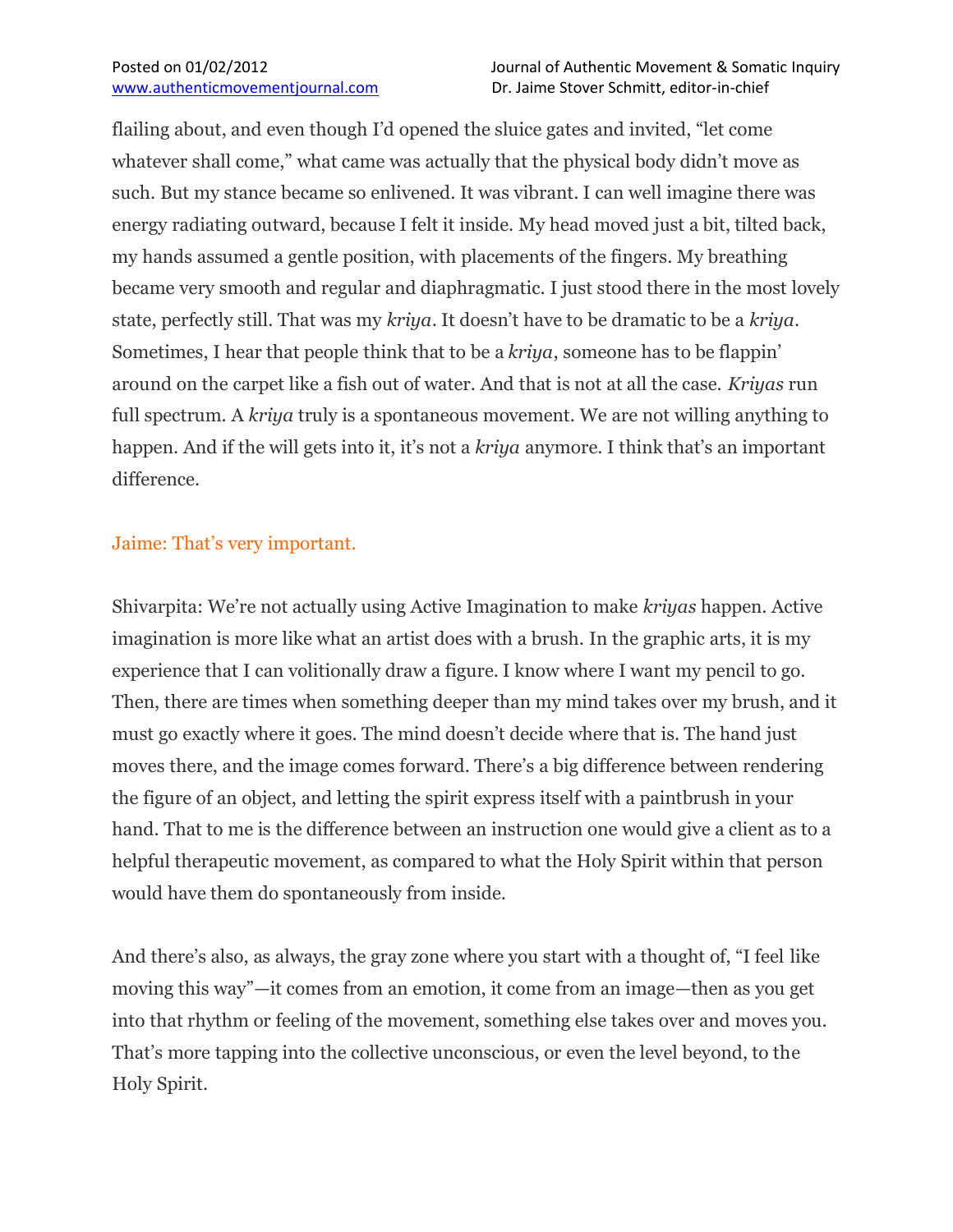In the Yoga tradition, *kriyas* are highly valued as divinely manifested movements that are healing on a physical-emotional-psychological level, as well as informative on the wisdom level, which is another aspect of the subtle body, the discernment level of mind—the higher mind.

And *kriyas* can bring us into a state of awareness. For example, during that vibrant, standing, motionless *kriya* that happened to me at that workshop, I was actually being taught something very useful about an ongoing presence in my vital system I am much more conscious of since that experience. That level of vitality was saying to me, "I am here within you 24/7, 365. You can tap me on call. I'm yours. I am a source within you that is connected to the universal vitality." It never goes away.

So *kriyas* actually can teach us philosophy even. And they break through blocks in the subtle system that limit our spiritual development. In the Yoga system, this is what they are most praised for. They open up possibilities for the Holy Spirit—in Sanskrit, it's called Kundalini Shakti—to progress and advance spiritually. Not everybody requires *kriyas* for that to happen. But as people advance spiritually, I think they usually experience at least a few of the subtler *kriyas*, if not a full-blown *kriya* flow. And that would be something akin to my stillness *kriya* where you feel the vitality within you. You feel the vibrancy and your breathing is made to flow in a gentle, calming, yet vitalizing pattern that's correlated with a very pleasant emotional state. That's a *kriya*!

Jaime: In holistic approaches to health, self-understanding, and personal growth, the western Cartesian splitting of body, mind and spirit is often pointed to as a conceptual stumbling block. In Traditional Kundalini Science, what is the relationship between mind, body, and spirit? Is there a model used to show this?

Shivarpita: Yes, there is. First, I'd like to say, I'm not sure that Descartes himself was as split as commentators on Descartes feel he was.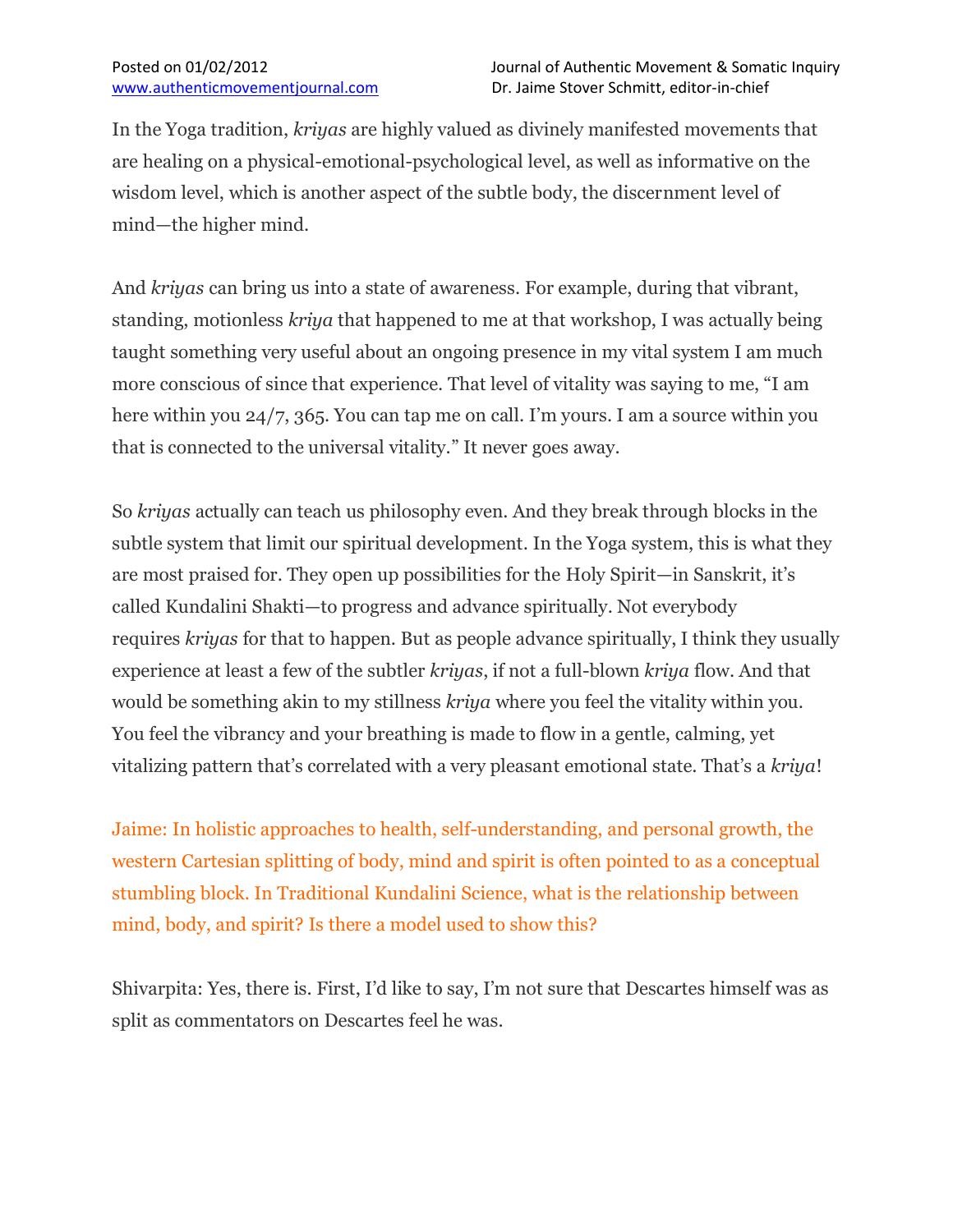Jaime: Thanks for saying that. I wasn't sure I wanted to use Cartesian as a descriptor there.

Shivarpita: It is commonly used vernacular, that these difficulties are laid at the feet of Descartes, but he was really more open than just that black-white comparison. The western outlook of, "let's go from the gross to the subtle" got some justification there. In the East, science starts at a subtler level and goes out from there. One of the great models of the human being, of human experience, and of the developmental process of the human being, is found in the Upanishads, in the philosophy called Vedanta. This model is called the *pancha kosha,* the five sheaths, that make up a human being. Human beings are on a continuum from gross to subtle, or from subtle to gross, wherever you start. The *koshas* describe these levels of experience. The outermost would be the gross physical body with all of its sensory experiences through the five senses, and all of the body's locomotor abilities, and the somatic functions we experience. In our own sense of, "I am this body," "this body is comfortable", "this body is a burden", "this body brings me delight and pleasure," more subtle, not separate, but informing that gross physical body, is a three-layered subtle body.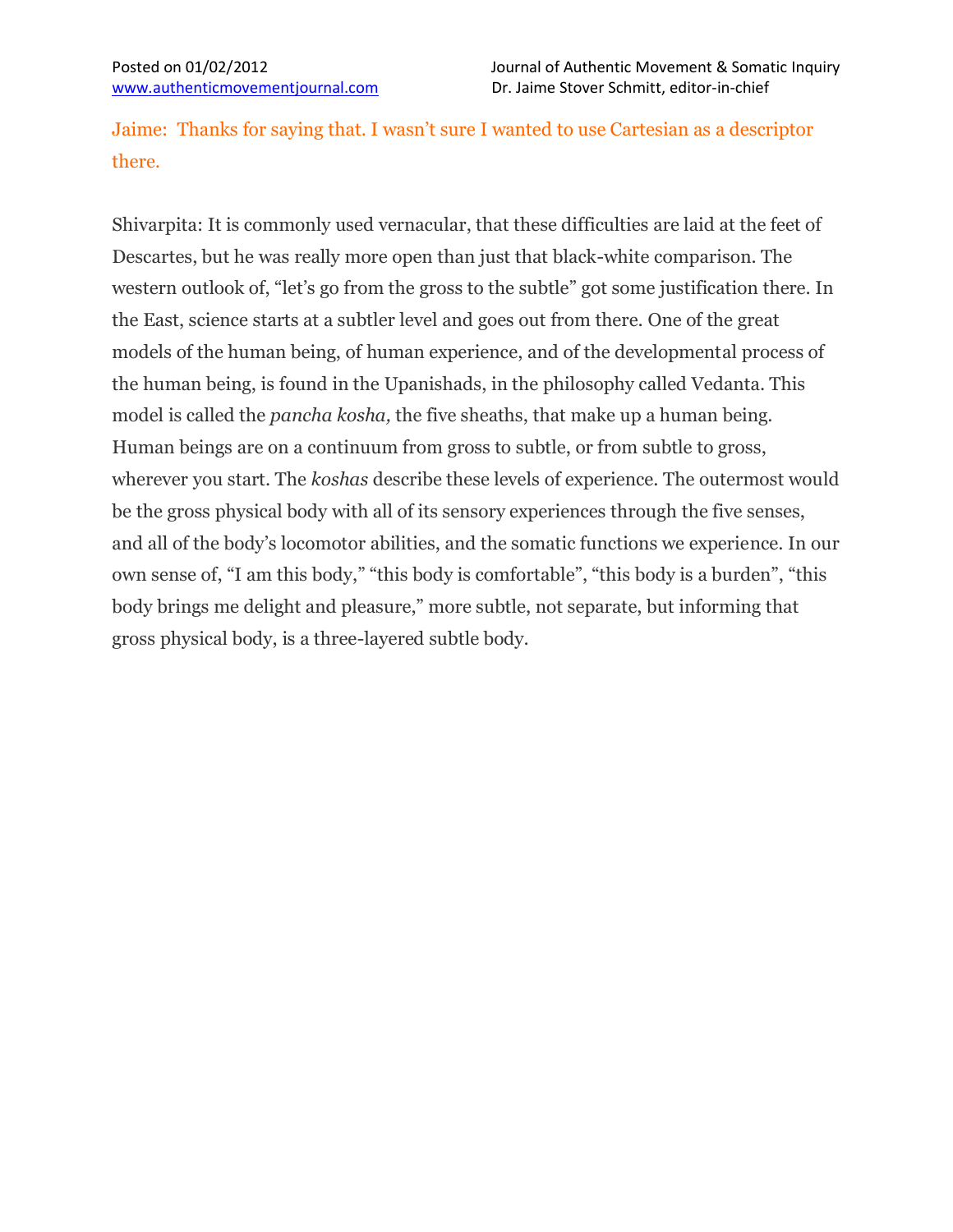

The first layer is the energy system. And this basically is the sense of our own vitality. I feel tired. I feel energized. When we more sensitivity open to awareness of that level, some of us can actually feel our energy flowing, and it can be localized. I feel energy in my head. I feel energy in the tips of my toes. Wherever it may be, it may be experienced as current, tingling, as pinpricks something like an electrical touch. Or it may be of warmth, or a restlessness in the body that isn't quite physical.

This energetic level has many aspects. It may feel a little mysterious, because in the subtle body realm, we're getting into what is sometimes called "dreamtime." In the physical body, we're definitely in the waking state, material reality. In the subtle body, we are in a realm of a true reality that is not confined by the gross physics of material reality. It has its own separate reality. These subtle shifts in energetic vitalizations or dissipations interface with brain functionality. Yoga's study of the energy system is comprehensive and precise, and informs the entire science of human development. The next subtler sheath from the vital energy sheath is the mental sheath, the mind. The mind has various aspects. Observably, there's the chatterbox mind we're all too familiar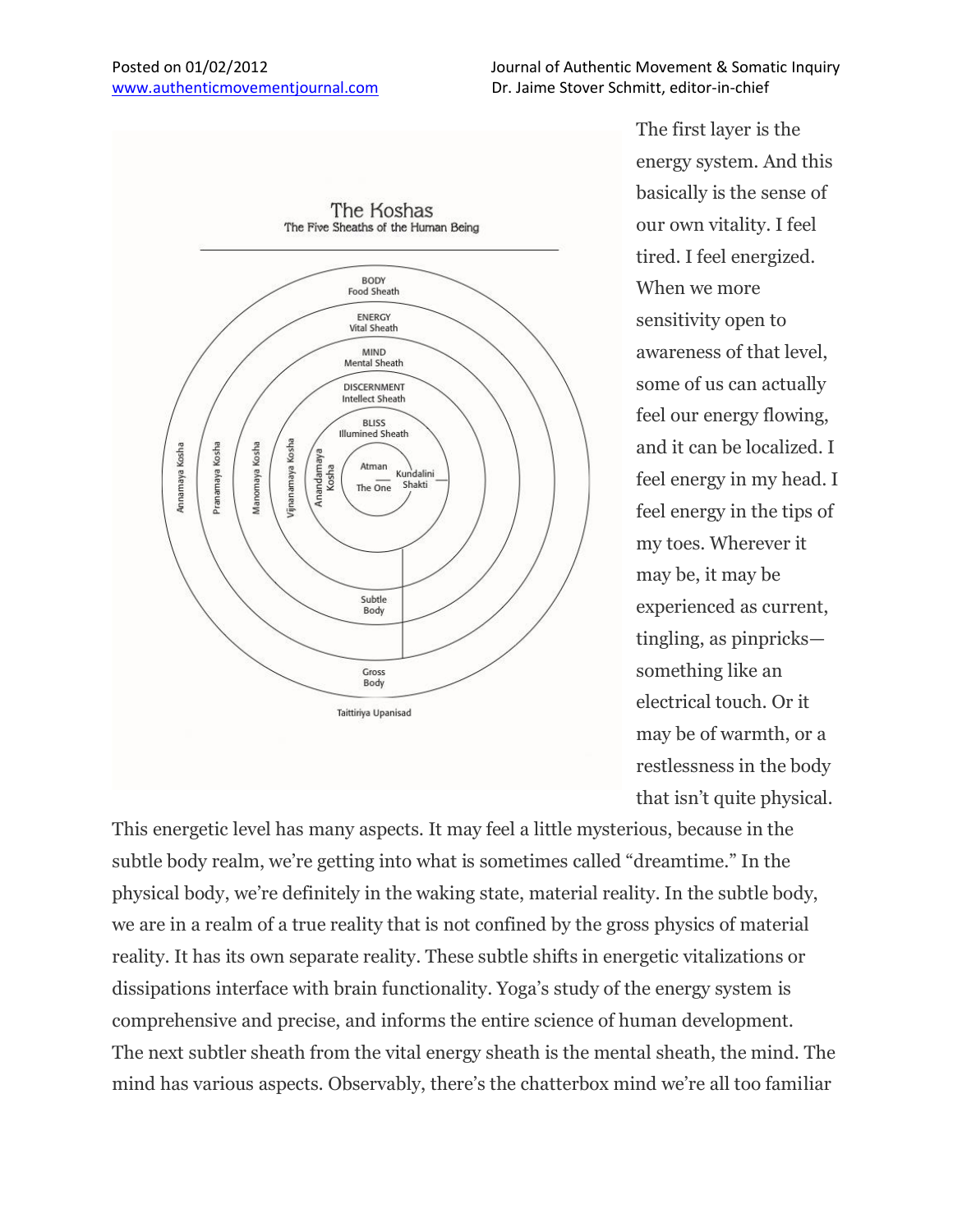with, that goes twenty-four-seven with this and that, and what about the other thing. It also is constantly commenting. And commenting on our commenting, so there is a level of "the critic," "the judge," in there, which creates self-esteem and emotions. There is a whole cluster of thoughts that make up who we think ourselves to be, the personae, the personality, the self-concept.

These put little blinders around what we will allow ourselves to see and experience. We think, "I am a person who thinks this and does that, and believes this, and looks at things that way." We've cut off the two extremes of our awareness. We'll only take what fits into our comfort zone in the middle. So any altered state that would say, "There's a reality other than just the gross waking state," would be protected against by the persona with statements like, "Well, that's ridiculous. Where's your proof for that"? But human beings all over the planet for millennia have experienced these more subtle realms and documented them. Carl Jung made it his life's work to try to describe these realms. So we're not talking about the realm of idiots here. We're talking about people who open their awareness to greater possibilities, and who are able to sit still while they take in data that doesn't match, nor is it confined by the limitations of the reigning paradigm of western scientific empiricism.

Mind, as I was saying, has this non-stop chatterbox. It has the cluster that identifies itself with, "this is who I am", and it has a vast reservoir of impressions of everything we have ever felt or thought, or done—particularly those things around which we did not get closure. And those keep wanting to press to the forefront of our awareness so we can understand them, come to resolution, get closure, and let them be. But long ago, the persona developed defense mechanisms that keep our awareness of those deeper things deep inside us. We've always got stuff in the attic and the cellar that we know not about. There may be a stench coming from somewhere now and then that we know has a source, and it's not the parlor. So we may decide, for the sake of finding out where that unpleasantness is coming from, to start investigating the farther reaches of our home. We realize there are hidey-holes here and there that may have some stuff in them we need to find out about and even fix.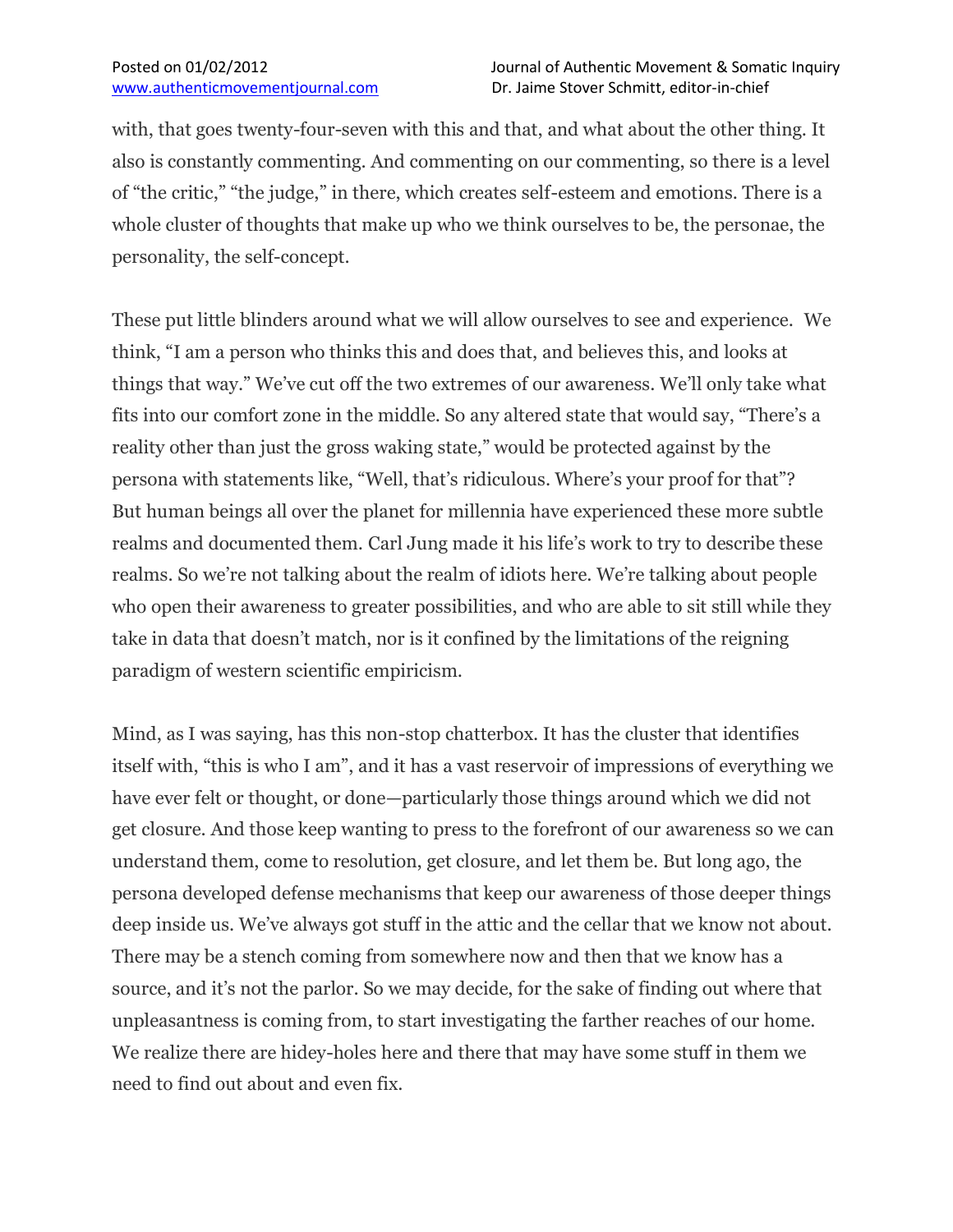Striving for self-development and inner growth often begins with discomfort, as we try to ferret out "why am I having this emotion," which is ego-dystonic. Where is it coming from? It feels like a foreign intrusion, but it cannot be, because it came from inside. Is it an injunction, a thought-implant from my past? Even so, I must ferret that out as well, and disown the injunction, which did not come from my true self, but was imposed upon me by my family, or society, or some not quite mature religious idea."

So the self-exploration that may start with just a physical or emotional discomfort, or an intrusive thought, really can catapult us into a vast world of mysterious new things. The grounding, as we go on this exploration, is the awareness of our physical body, an awareness of the in-and-out regularity of our breathing. An awareness of our true thought of, "this is where the 'I' sits inside me," gives a safety zone for us to be open to a lot of other, as yet unseen, material that can come forward, if we feel safe enough to allow it.

Not everybody is stable enough in their physical, respiratory, and mental awareness to allow these unknown things to come forward safely. But those who are, are in for a true adventure. And any adventure has fascinating perils and awesome insights, and can be ultimately transforming.

## Jaime: How might someone experience the subtle body as compared to the physical body? Is there a way to know the difference?

Shivarpita: That's a good question. Sometimes it's difficult to discern. Is this an energetic experience or a physical experience? Is it in my energy system, or is it in my gross physical body? Subtle body energy experiences can feel as if they are physical because they inform the physical. I think the question is not an either/or question because the two overlap so much.

Jaime: So, it's this problem with dualism again, the way we split things. We want to say, "something is this, or it is that," and you're saying there's an overlay.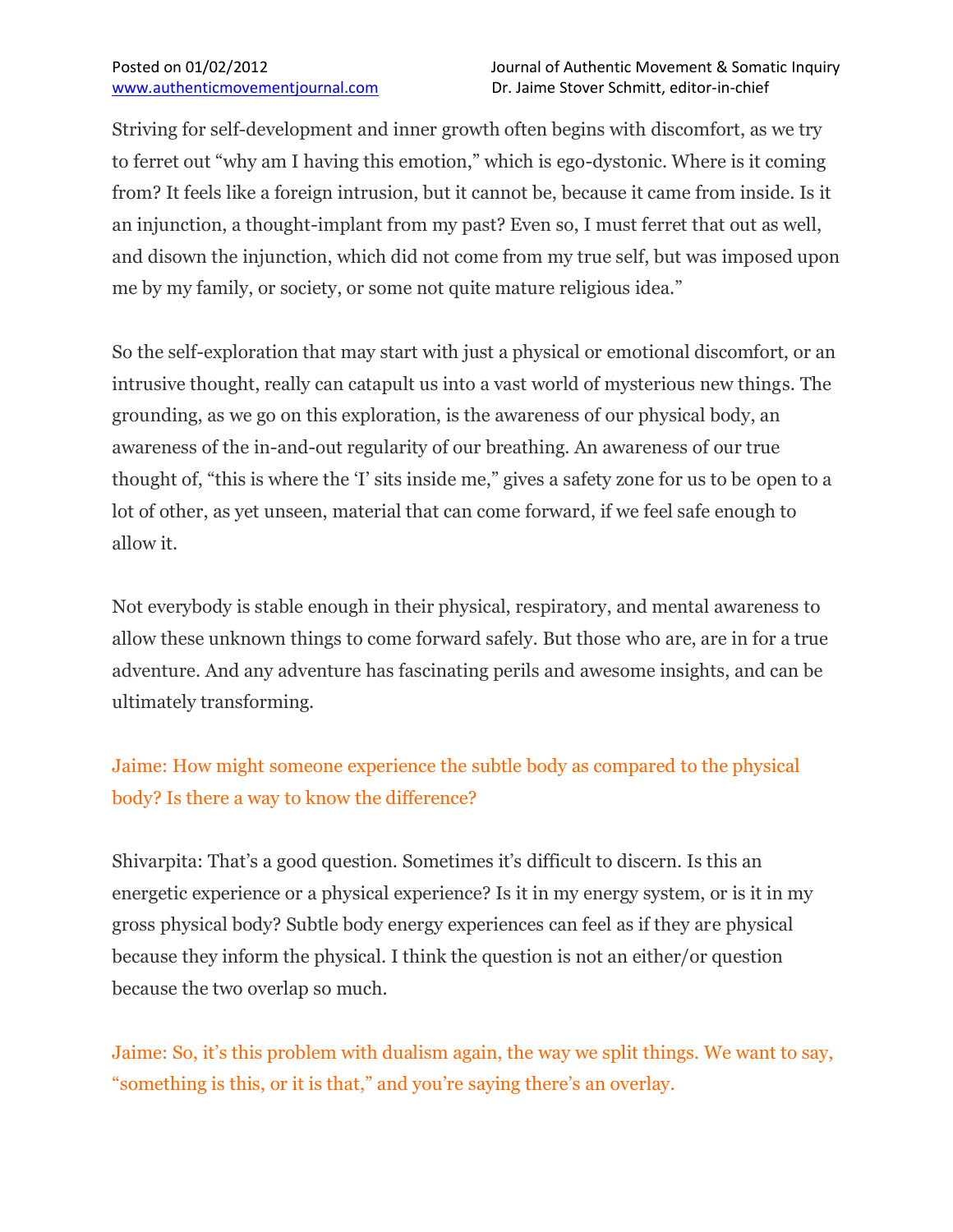Shivarpita: Yes, an overlay. If we've injured ourselves, or a bacteria has taken hold and we feel ill, that's certainly a physical experience. There are energetic components. We know that the experience of pain is relative. If we think pain has a good purpose, it hurts less. If we think it is unjust and cruel, it hurt more. The mind itself can change our experience of pain. It's all relative, so it may not be so important that we this figure out, but rather become aware of the whole experience.

## Jaime: When might it be important to know the difference?

Shivarpita: I sometimes get questions from people in some process of spiritual development who ask, "Is this a physical malady I should go to a doctor about, or is this the Holy Spirit working in my energy system?" Sometimes subtle sensations, not really having their source in the physical body, but at a much subtler level, emerge, you might say, toward the physical. So this would be a time when it may be important to know if something is strictly a physical malady. You may need to take some action to maintain health. I always say, "when in doubt, check it out." Go to an M.D. for a diagnostic, and if they say, "Oh, this is a little strange," or "It doesn't quite meet the criteria," or "I've never seen it manifest in this way," or "It looks like it could be this kind of syndrome, but I'm not sure," chances are, it has its origin in the energy system and not in the physical system.

People from spiritual traditions, some of them, and people from tribal shamanic cultures, some of them, didn't really care to differentiate the way the western mind likes to do. It was just, "This is my experience." And as the experience was described, the practitioner, whoever they may be, would understand the deeper level meaning in the experience, as if real life experience was also on the level of dream experience. The archetypes, metaphors, and symbols they used truly indicated an illness, whether it was an illness of the gross physical body, or of the energy system, or of the mind, wasn't as significant as, "What is the need of this human being? What has settled a discomfort upon the person's experience of being in the moment?"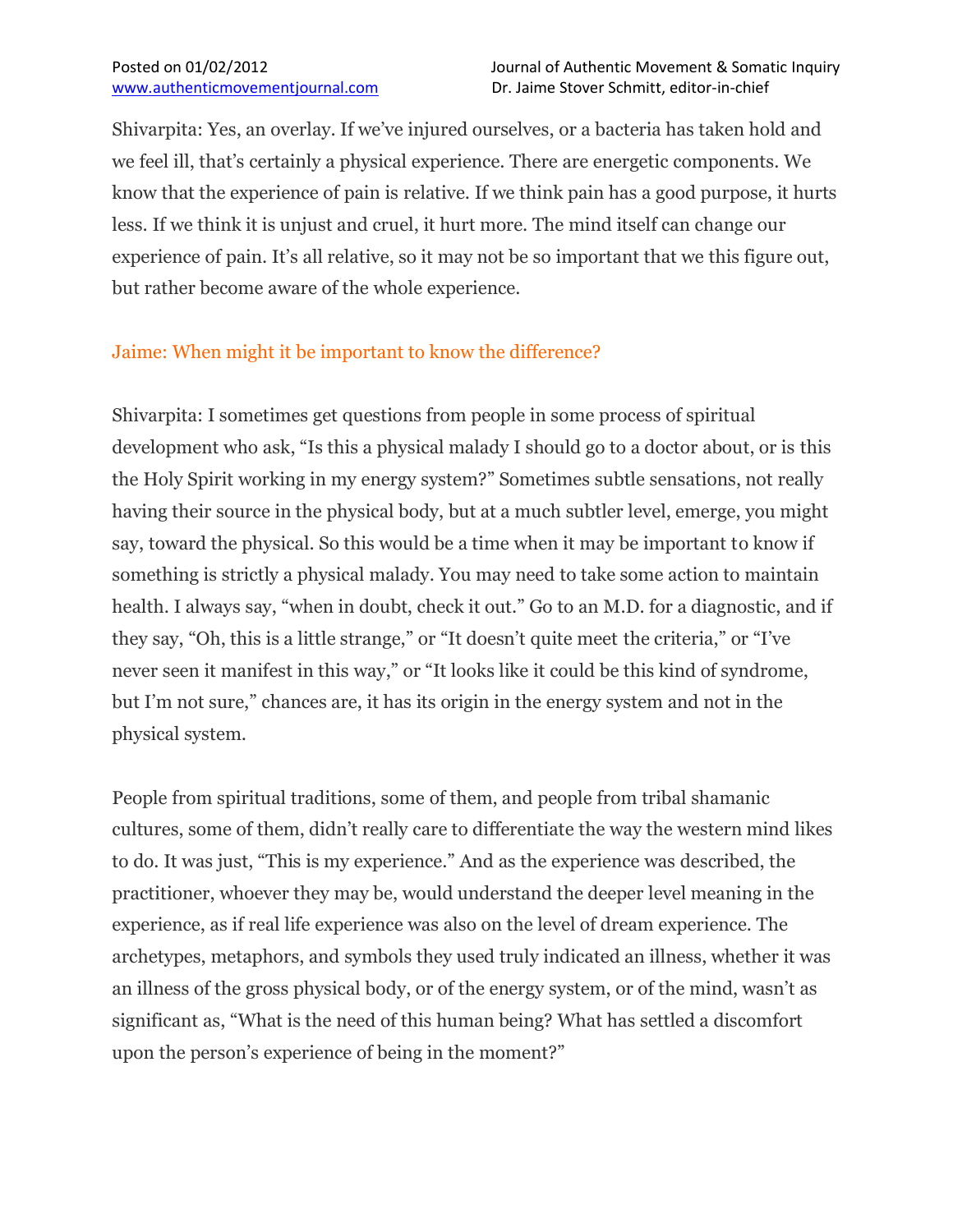A healing would have to happen on all levels. Modern research on how thoughts affect our physiology indicates even physical healing of a diagnosed disease can be treated through this mind-body continuum. Positive thinking changes our physiology. It changes our biochemistry. It changes our neuro-electrical circuit functions, and that changes the gross physical body. Healing is also on a continuum.

## Jaime: It sounds like compartmentalization actually *is* the problem.

Shivarpita: Modern western doctors are tremendously skillful in dealing with the gross physical body. They are not given a whole lot of training in something even as clearly important as nutrition, much less in how the mind and energy systems affect the health and well-being of the gross physical body. They are specialists of the gross physical body. When they say to their patient, "There is nothing more we can do," they literally mean there is nothing western medical science can do. They do not mean there is nothing more that can be done. They've just reached the edge of their training. But if the patient hears it as, "Now I'm a hopeless case," then there's a negative effect on their healing process, because the mind has become hopeless. The neurotransmitter flow is affected; the neuro-peptides are affected.

Jaime: I see there's a question of training. But the larger issue I see in the western mindset regarding the embodied exploration that Authentic Movement and Somatic Inquiry undertake is a prejudice. A wall of disbelief in things that are non-material has been built—against things that cannot be proved through some scientific, empirical method.

Shivarpita: That, unfortunately, is a big prejudice in our modern western culture. Ancient societies, of course, didn't have that prejudice. They didn't have that tight specialization. But since the establishment of the scientific method as the proof-of-truth has become the test for what is real, we've really limit ourselves. Scientific inquiry, as the scientific method describes it, is limited to observable, measurable data, or at least it should be easily inferable with logical, rational thought from a perspective of the waking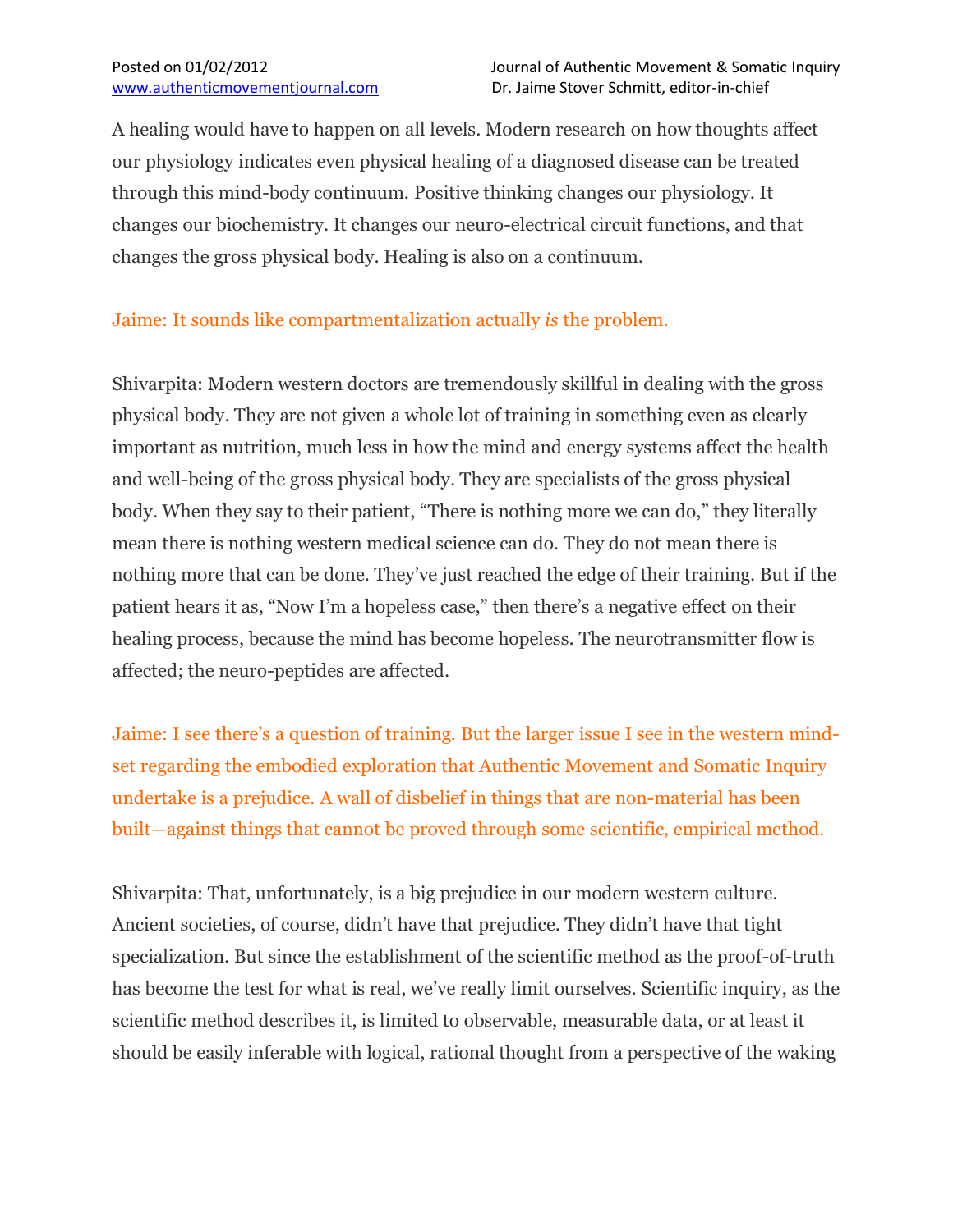state, which is directly correlated with the *kosha* level of the gross physical body. So it discounts the four other sheaths. It's a different paradigm.

Jaime: As part of Pantajali Kundalini Yoga Care's service, you assess someone's Kundalini process by gathering data through accounts of that person's health, life, and spiritual history. What else is involved in your assessment process?

Shivarpita: When we receive an application from someone who wants an assessment, it includes their autobiographical report of their personal history, their health history, and their spiritual history, so that we understand on those levels, what that individual has experienced in their life. We also ask for a photograph so we can see the vehicle—see the body. The face tells us a lot. The stance tells us a lot. We ask for a photocopy of the palms of their hands. The look of a hand, just as the look of a face, tells something about what's going on inside of a person, what they've been through, who they are.

I read the histories the person sends and send a copy to my teacher who is often mostly in India. I contemplate, I read between the lines, I underline, and I let come forward a knowing, on a subtler level, of what is going on with this person as far as their Kundalini process is concerned. Ninety-nine out of one hundred times, the people who send in their histories have process. That said, a lot of the people who send in their histories, may not be aware they have process. They just want to know what's going on with this thing that felt strange.

In our culture, the word Kundalini, by colloquial definition, means there's something wild and weird and dramatic happening. It might even meet the criteria for some sort of medical or physical pathology that may need to be cured through treatment. That's not the way we view it. My teacher told me long ago,if you try to figure this out with your mind, you will never understand it. You have to contemplate scripture. You have to have your own experience. You have to observe case studies that I explain to you. You have to contemplate what a person conveys to you. Then a knowing comes.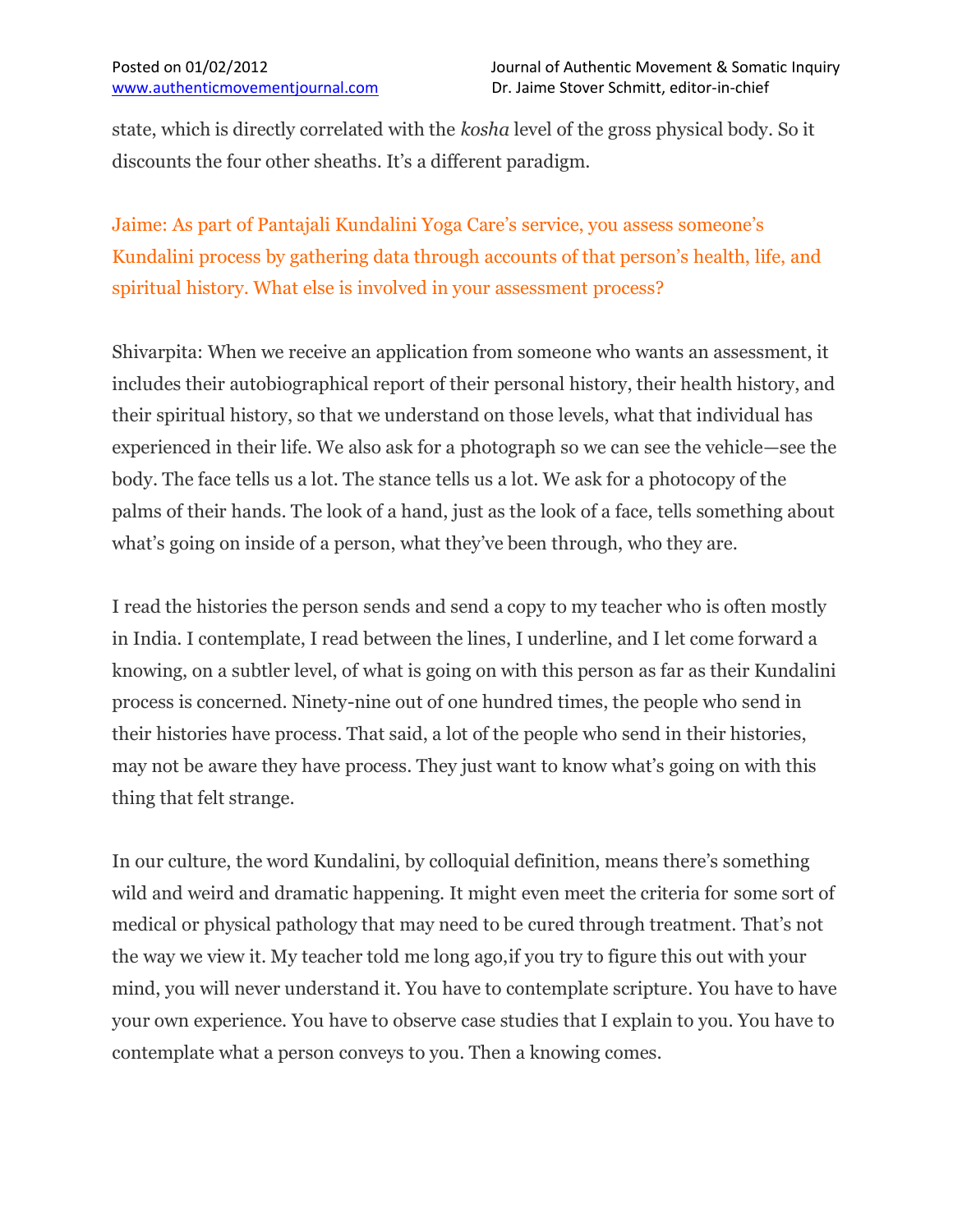And that, in fact, has been my experience. So I come to understand, not necessarily through the mind. And I always check it out with my teacher to be sure, because I'm still his apprentice, and it's a long learning arc. We come to understand the kind of Kundalini process an individual has. That means we see if they have a rising though Sushumna nadi, or Saraswati nadi, or Vajra nadi, and what blocks are still there—what is going on with the rising. Is it urgently trying to get the person's attention? Is there simply a karmic ripening, and this is their time to become aware that, "I actually am a seeker. I am a spiritual being. I yearn because I have not become one with the One, and that is my destiny. I must proceed consciously toward that ultimate awareness." Then I talk with the individual, usually on a phone consult, as I work all throughout North America. (Swamiji work with Europeans and such.) I explain the kind of rising they have, any other situations in the subtle body that might be affecting the rising, and they ask questions. I try to put the whole thing in a context like, "Why me? Why now?"



Most of the people I talk to came into this lifetime with a rising. That's another reason why they didn't realize they had a Kundalini rising. They didn't have the classic experience described in modern western books on Kundalini about something starting at the base of the spine and erupting in a rushing flow of light and energy upwards to the head and exploding into fireworks. You don't have to have had that to actually have Kundalini process, although that may be one way a certain kind of release of Kundalini Shakti can happen. Rather, it may be a ripening of a Kundalini process that's already been going on, but not so dramatically. And lots of Kundalini processes don't include that particular experience, but rather some combination

of the things I mentioned earlier. A Kundalini rising is a blessed event. Even an incomplete rising that may have some uncomfortable side effects is still, in a way, a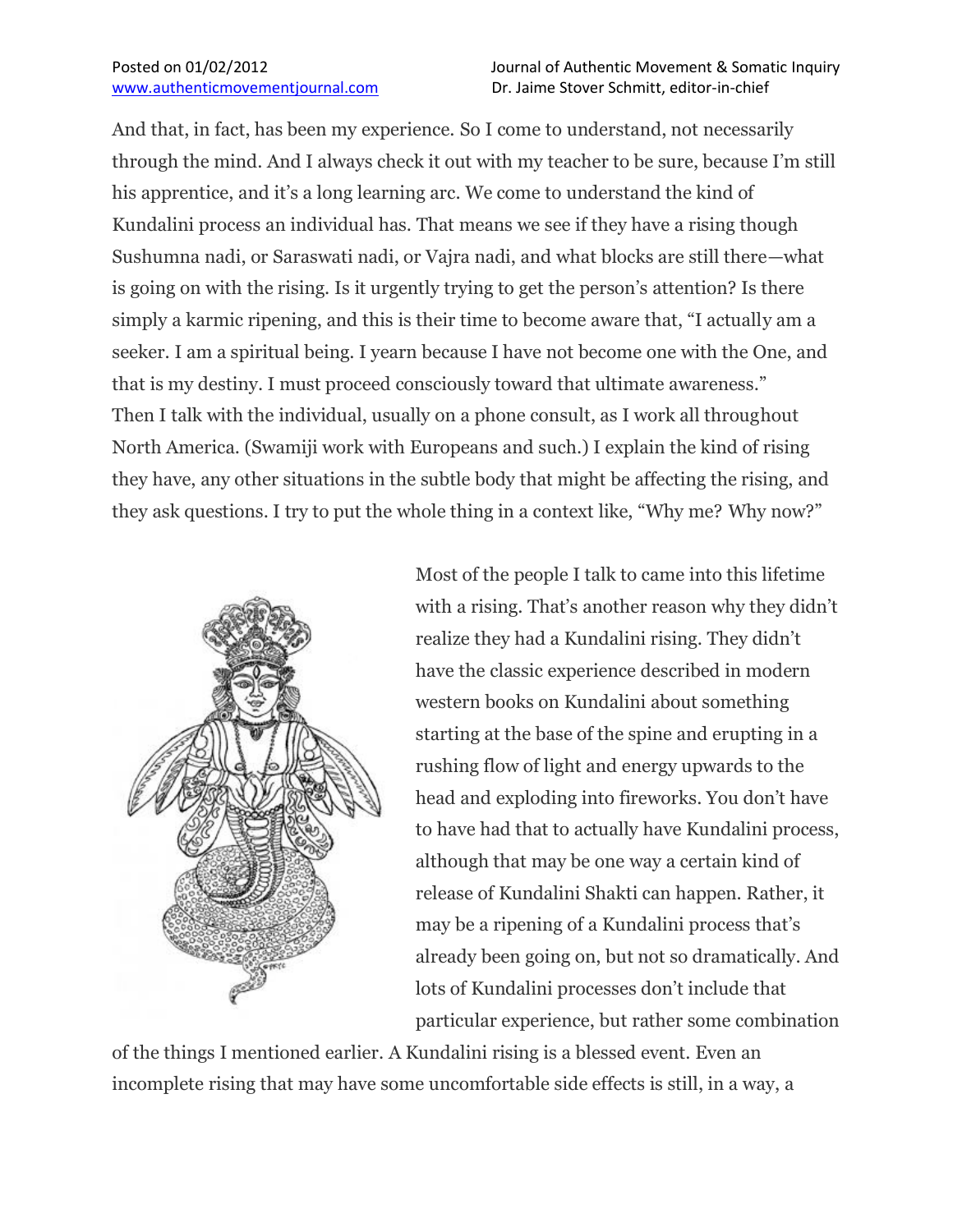blessing, because the release has happened, and the improvement of that process can be made as long as the person is living a healthy spiritual lifestyle, and is really focused on their spiritual life and its improvement. The rising can be improved and elevated to a stable, aware state where lots of good things can happen. And gradually over time some of the discomforts the person may have been experiencing can be ameliorated. There's always the possibility of the overlay of an actual biochemical imbalance in the brain, or an actual illness in the body; those things have to be taken into account. Improving a Kundalini rising doesn't necessarily mean you're going to get a cure of your withered arm, or of your bipolar disorder. But you will get an improvement in your spiritual life.

# Jaime: And lifestyle habits that support your health in general do improve your state of being, your state of mind.

Shivarpita: That's true. When you know that improved spiritual life requires improved lifestyle, it's like when a woman is pregnant. She tries to have a healthier lifestyle for the sake of her baby. Likewise a person that understands, I have a living spiritual process, that wants to improve itself for my benefit, happening within me. My behavior supports that or thwarts that. And I want to support it. And that means there are certain things in my lifestyle I am going to try to really get myself to do. And there are other things that I want to let atrophy. And I'm not going to make a big fight about it within myself. I have set my goal as improved spiritual life, and I know that a good diet and some amount of peaceful time everyday helps that happen. So I'm going to request of myself that I will cooperate with at least that much right now. I know some other behaviors drain my energy and make me anxious. So I'm just going to give myself a statement about how that's not good for me, that I don't need to go there. And I'll watch that atrophy over time.

So in this way, we really improve our life situation. And that improves our spiritual life as well. They cooperate with each other. Improving spiritual life, improves our everyday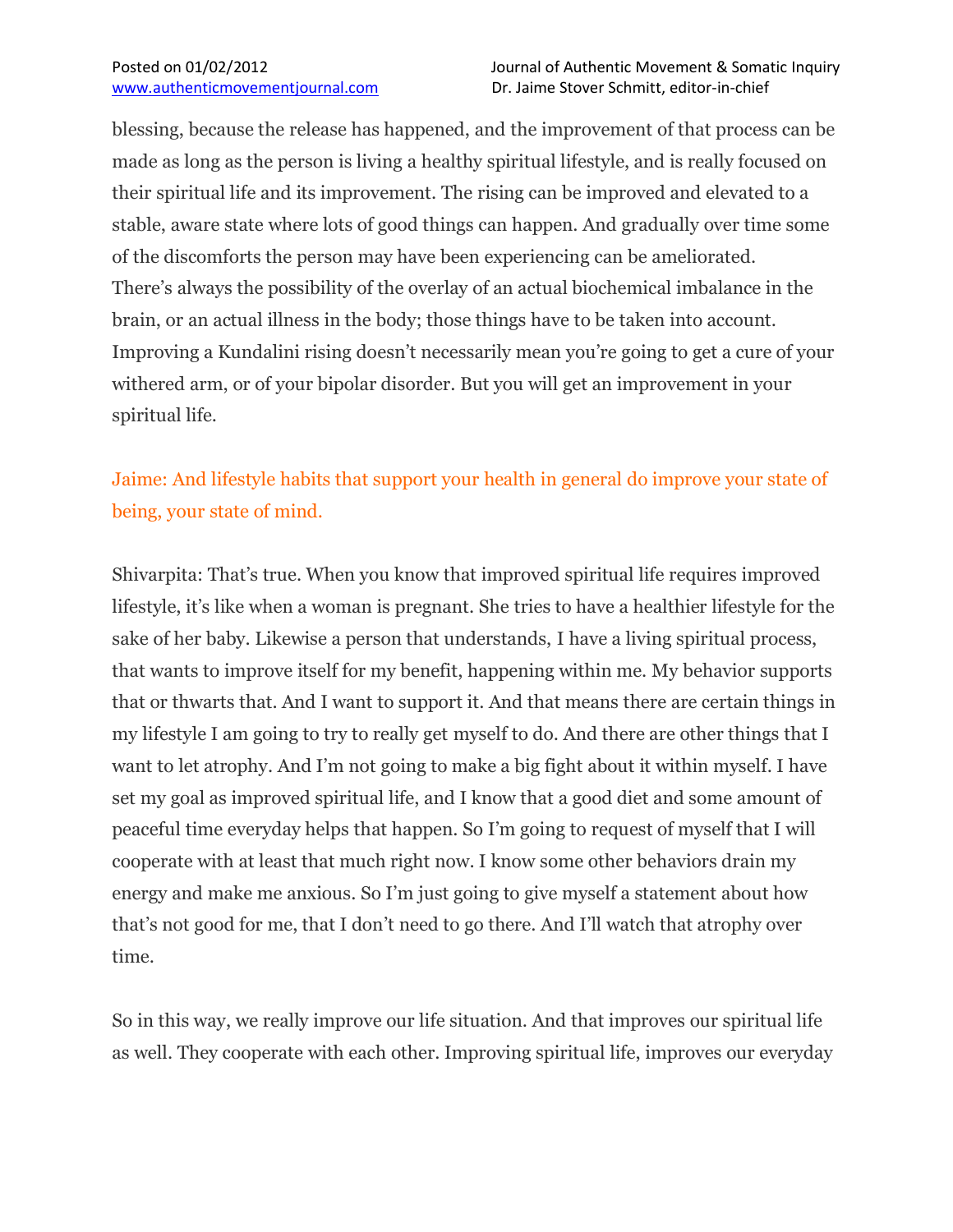life-as-lived, and improving the actual way we live our life, improves the capacity of our spirituality to advance.

Our service is designed to help people who have a strong yearning. They may not be real clear on what they yearn for, but they have a strong yearning, and know it has something to do with self-improvement and a deeper, broader awareness. And, they have the willingness to make some changes and do some practices that will improve the likelihood of this self-transformation program they're trying to put themselves on.



Our specialty is that we put all the clues together. We have a way of interpreting the data they present. We come up with a custom-designed, individualized set of practices just for them, given in the context of a two-week retreat. The retreat is given in a container with a beautiful natural surrounding and Ayurvedic cuisine. The initial retreat is certainly not more that six people, the follow-up retreats, no more than eight. There's small group instruction for spiritual education, and individual consultation sessions. During the retreat we look to see the spiritual improvement of the individual during that two-week period. Afterwards, we offer follow-up consultations to continue spiritual education, and give support and advice for what might be helpful in their spiritual life. There's the opportunity for follow-up retreats after the initial retreat, to have more intensive times for spiritual practice, consultation and education.

## Jaime: So is enlightenment a physical experience?

S: We are, after all, embodied angels. On the full continuum, you cannot say the human developmental process is an experience that has nothing to do with the gross physical